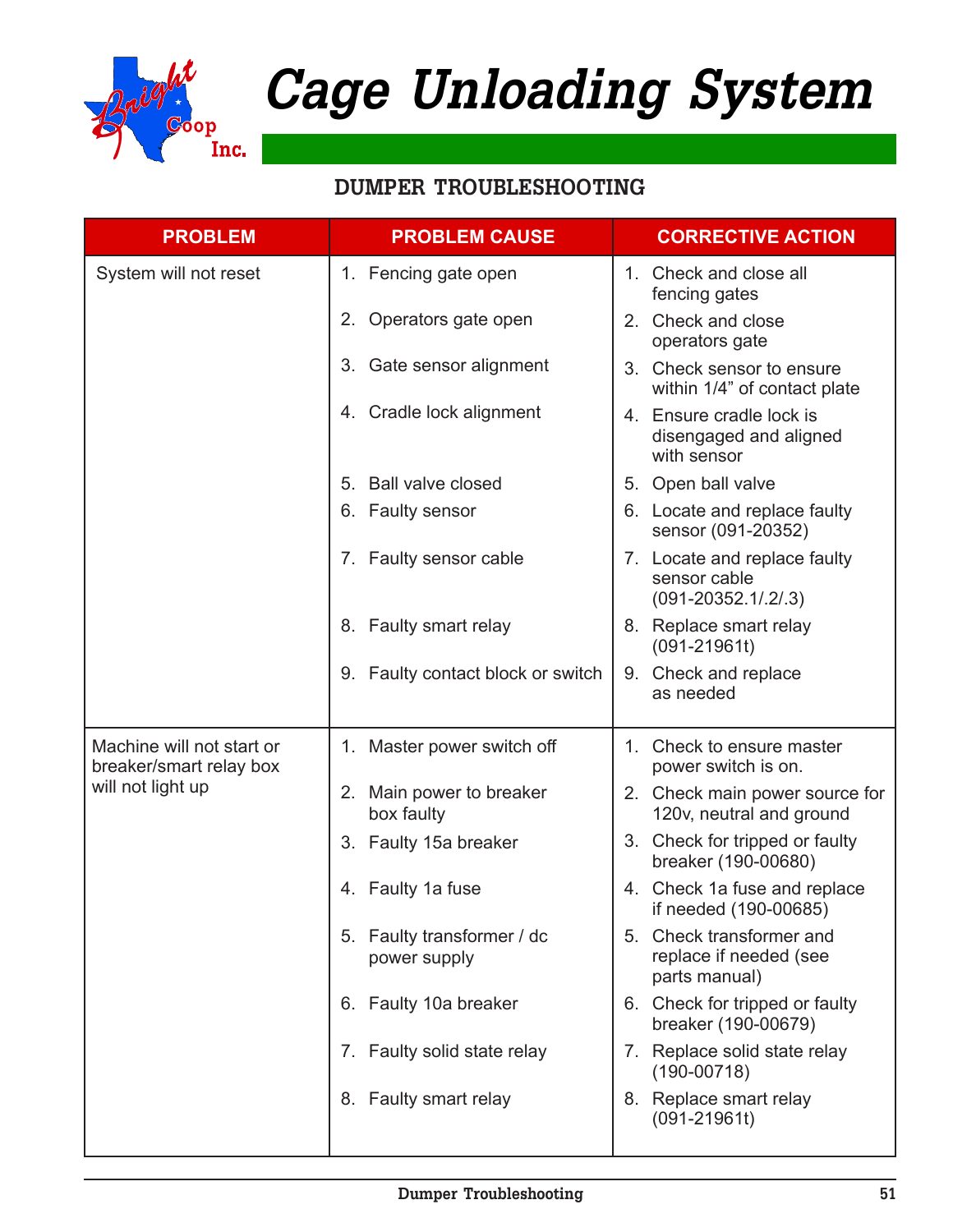

| <b>PROBLEM</b>                        | <b>PROBLEM CAUSE</b>                           | <b>CORRECTIVE ACTION</b>                              |
|---------------------------------------|------------------------------------------------|-------------------------------------------------------|
| Safety arm will not<br>raise or lower | Tripped or faulty breaker<br>1.                | 1. Check for tripped or faulty<br>breaker (190-00678) |
|                                       | 2. Blown hose                                  | 2. Replace hose (see<br>parts manual)                 |
|                                       | Faulty coil<br>3.                              | 3. Replace coil (091-24340)                           |
|                                       | 4. Faulty hydraulic valve                      | 4. Replace hydraulic cartridge<br>valve (091-24339)   |
|                                       | Faulty flow control valve<br>5.                | 5. Replace flow control valve<br>$(810 - 00192)$      |
|                                       | <b>Faulty pressure</b><br>6.<br>reducing valve | 6. Replace pressure reducing<br>valve (810-00227)     |
|                                       | 7. Worn out cylinder                           | 7. Replace cylinder (170-00002)                       |
|                                       | 8. Faulty smart relay                          | 8. Replace smart relay<br>$(091 - 21961t)$            |
| Cradle creeping up                    | 1. Faulty check valve                          | 1. Replace check valve<br>$(810 - 00020)$             |
|                                       | <b>Cylinder bypassing</b><br>2.                | 2. Replace cylinder<br>$(091 - 20085d)$               |
| Cradle will not move<br>up or down    | 1. Blown hose                                  | 1. Replace hose (see<br>parts manual)                 |
|                                       | 2. Worn out cylinder                           | 2. Replace cylinder<br>$(091 - 20085d)$               |
|                                       | 3. Faulty 5 section valve                      | 3. Replace 5 section valve<br>$(810 - 00080)$         |
|                                       | 4. Faulty anti shake valve                     | 4. Replace anti shake valve<br>$(810 - 00085)$        |
|                                       | Worn out anti shake cylinder<br>5.             | Replace anti shake cylinder<br>5.<br>$(170 - 00003)$  |
|                                       | 6. Faulty flow control valve                   | 6. Replace flow control valve<br>$(330 - 00144)$      |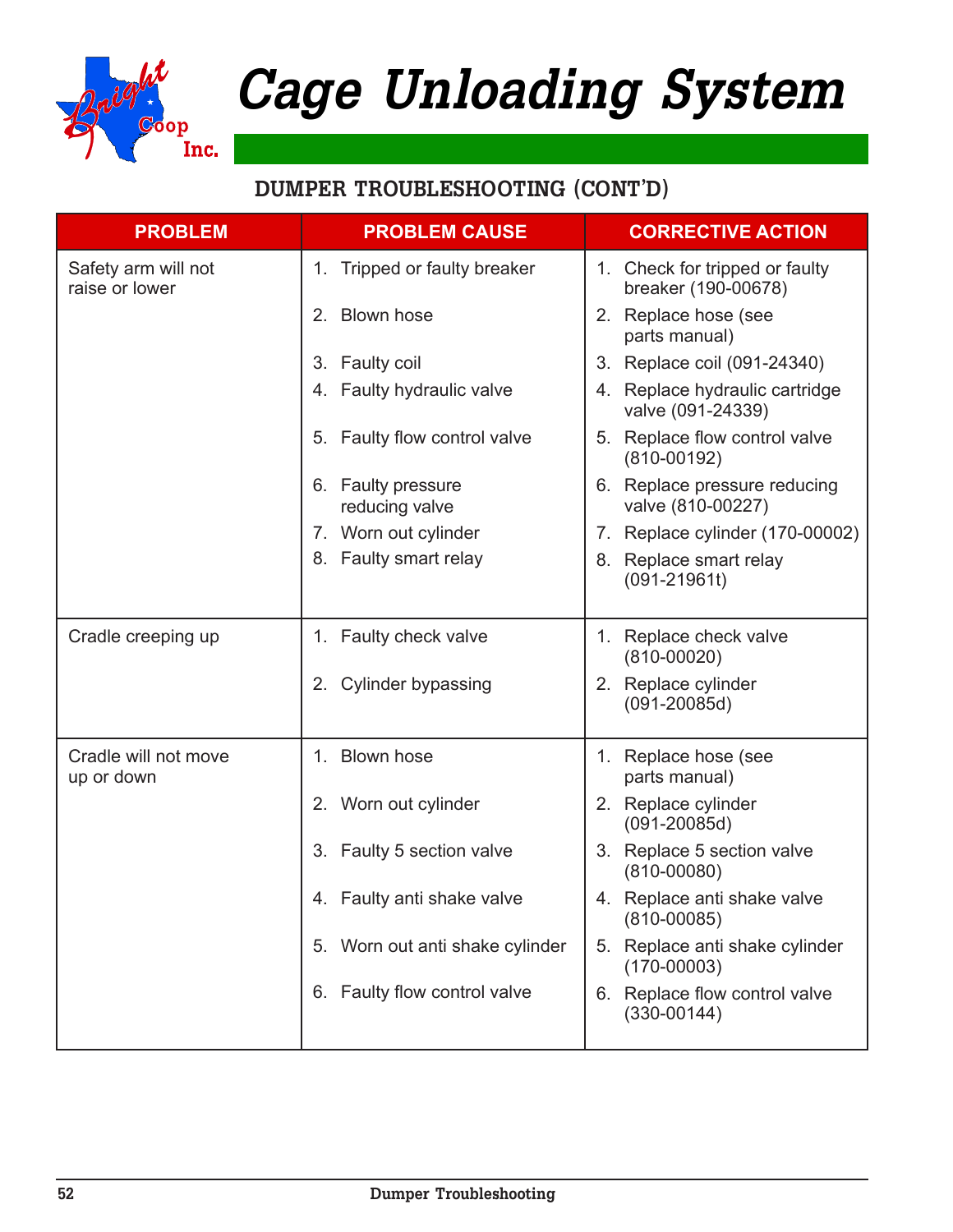

| <b>PROBLEM</b>                              | <b>PROBLEM CAUSE</b>            | <b>CORRECTIVE ACTION</b>                                 |
|---------------------------------------------|---------------------------------|----------------------------------------------------------|
| Transfer chains will not<br>raise and lower | Tripped or faulty breaker<br>1. | 1. Check for tripped or faulty<br>breaker (190-00678)    |
|                                             | 2. Blown hose                   | 2. Replace hose (see<br>parts manual)                    |
|                                             | 3. Faulty coil                  | 3. Replace coil (091-24340)                              |
|                                             | 4. Faulty hydraulic valve       | 4. Replace hydraulic cartridge<br>valve (091-24339)      |
|                                             | Faulty flow control valve<br>5. | 5. Replace flow control valve<br>$(810 - 00192)$         |
|                                             | 6. Faulty sensor                | 6. Replace faulty sensor<br>$(091 - 20352)$              |
|                                             | 7. Worn out cylinder            | 7. Replace cylinder (091-20418)                          |
|                                             | 8. Faulty smart relay           | 8. Replace smart relay<br>$(091 - 21961t)$               |
| Transfer chains not<br>moving left or right | Tripped or faulty breaker<br>1. | Check for tripped or faulty<br>1.<br>breaker (190-00678) |
|                                             | 2. Blown hose                   | 2. Replace hose (see<br>parts manual)                    |
|                                             | Broken drive chain<br>3.        | 3. Replace chain (110-00001h)                            |
|                                             | 4. Worn sprocket                | 4. Replace worn sprocket<br>(refer to parts manual)      |
|                                             | Chain stuck to guide rail<br>5. | 5. Separate chain from guide<br>rail and lube chain      |
|                                             | 6. Worn out cages               | Contact brightcoop for<br>6.<br>new cage                 |
|                                             | 7. Faulty coil                  | 7. Replace coil (091-24340)                              |
|                                             | 8. Faulty hydraulic valve       | Replace hydraulic cartridge<br>8.<br>valve (091-24359)   |
|                                             | 9. Faulty flow control valve    | 9. Replace flow control valve<br>$(810 - 00192)$         |
|                                             | 10. Faulty sensor               | 10. Replace faulty sensor<br>$(091 - 20352)$             |
|                                             | 11. Faulty smart relay          | 11. Replace smart relay<br>$(091 - 21961t)$              |
|                                             | 12. Broken transfer chain       | 12. Replace chain (110-00063)                            |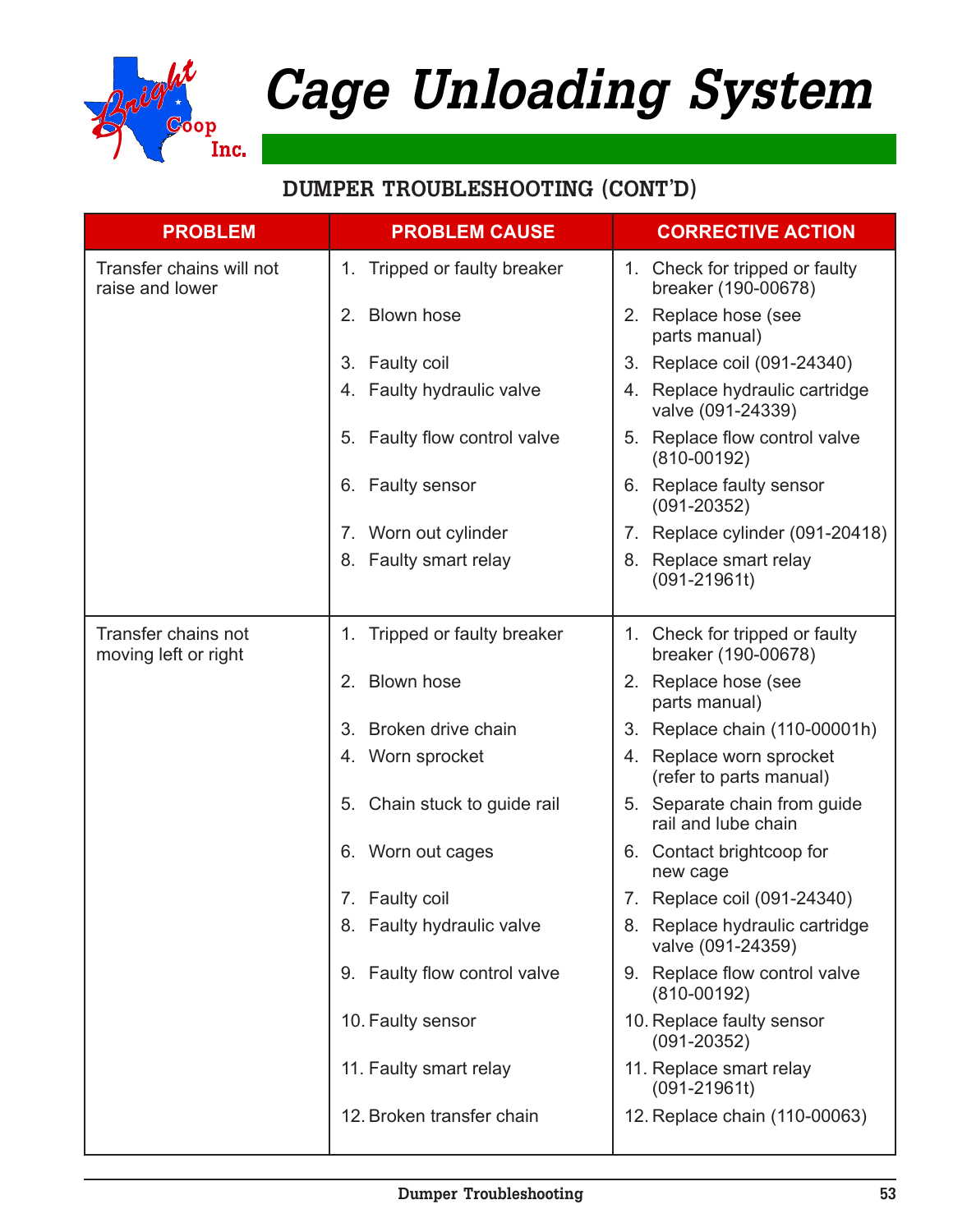

| <b>PROBLEM</b>                            | <b>PROBLEM CAUSE</b>                               | <b>CORRECTIVE ACTION</b>                                                          |
|-------------------------------------------|----------------------------------------------------|-----------------------------------------------------------------------------------|
| Transfer chain does<br>not come up evenly | 1. Faulty flow divider                             | 1. Replace flow divider<br>$(091 - 20525)$                                        |
| Transfer chain will not<br>move cage      | 1. Worn transfer chain<br>2. Worn chain guide rail | Replace chain (110-00063)<br>1.<br>2. Replace chain guide rail<br>$(091 - 21413)$ |
| Door closer does not                      | Door closer switch not on<br>1.                    | 1. Turn switch on                                                                 |
| cycle correctly                           | Tripped or faulty breaker<br>2.                    | 2. Check for tripped or faulty<br>breaker (190-00678)                             |
|                                           | <b>Blown hose</b><br>3 <sub>1</sub>                | 3. Replace hose (see<br>parts manual)                                             |
|                                           | 4. Worn out door closer paddle                     | 4. Replace door closer paddle<br>$(091 - 21607)$                                  |
|                                           | 5. Faulty coil                                     | 5. Replace coil (091-24340)                                                       |
|                                           | 6. Faulty hydraulic valve                          | Replace hydraulic cartridge<br>6.<br>valve (091-24339)                            |
|                                           | 7. Faulty flow control valve                       | 7. Replace flow control valve<br>$(810 - 00192)$                                  |
|                                           | 8. Faulty sensor                                   | 8. Replace faulty sensor<br>$(091 - 20352)$                                       |
|                                           | 9. Faulty smart relay                              | 9. Replace smart relay<br>$(091 - 21961t)$                                        |
|                                           | 10. Worn out cylinder                              | 10. Replace cylinder (170-00002)                                                  |
| Door closer doesn't<br>close doors        | 1. Worn out wear pads                              | 1. Replace wear pads<br>$(410-00062)$                                             |
|                                           | 2. Worn out cages                                  | Contact brightcoop for<br>2.<br>new cages                                         |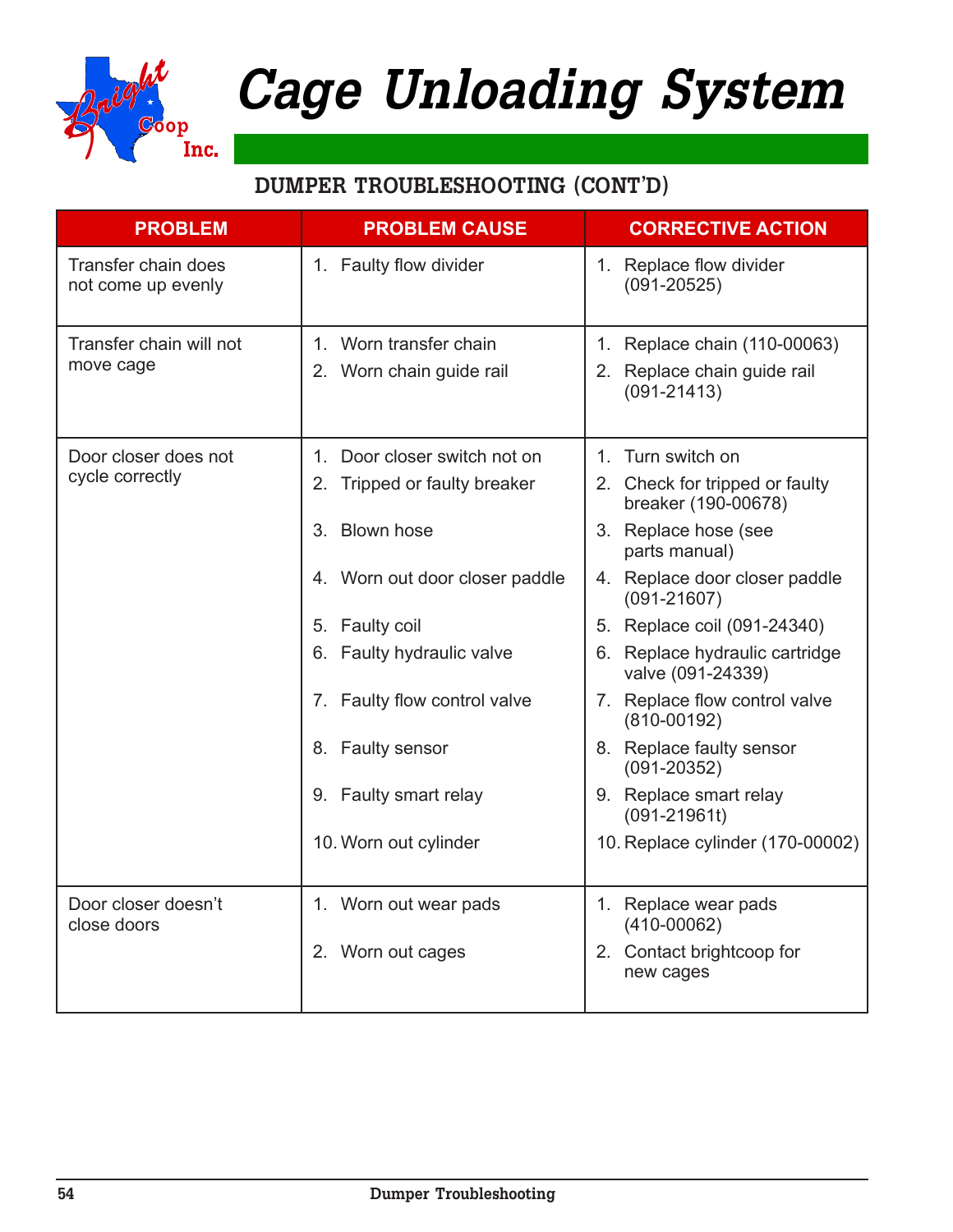

| <b>PROBLEM</b>                 | <b>PROBLEM CAUSE</b>               | <b>CORRECTIVE ACTION</b>                                                     |
|--------------------------------|------------------------------------|------------------------------------------------------------------------------|
| Roller bed won't<br>move cages | 1. Worn out roller                 | Replace roller (see<br>1.<br>parts manual)                                   |
|                                | 2. Worn sprocket                   | Replace sprocket (see<br>2.<br>parts manual)                                 |
|                                | Broken chain<br>3.                 | Replace chain (110-00001h)<br>3.                                             |
|                                | 4. Blown hose                      | Replace hose (see<br>4.<br>parts manual)                                     |
|                                | Worn out bearing<br>5 <sub>1</sub> | Replace bearing<br>5.<br>$(030 - 00018d)$                                    |
|                                | Faulty coil<br>6.                  | Replace coil (091-24340)<br>6.                                               |
|                                | 7. Faulty shutdown valve           | Replace cartridge valve<br>$7_{\scriptscriptstyle{\sim}}$<br>$(091 - 24338)$ |
|                                | 8. Faulty flow control valve       | Replace flow control valve<br>8.<br>$(330 - 00144)$                          |
|                                | 9. Faulty 5 section valve          | Replace 5 section valve<br>9.<br>$(810 - 00080)$                             |
|                                | 10. Faulty hydraulic motor         | 10. Replace motor (450-00004)                                                |
|                                | 11. Faulty smart relay             | 11. Replace smart relay<br>$(091 - 21961t)$                                  |
|                                | 12. Worn out cages                 | 12. Contact brightcoop for<br>new cages                                      |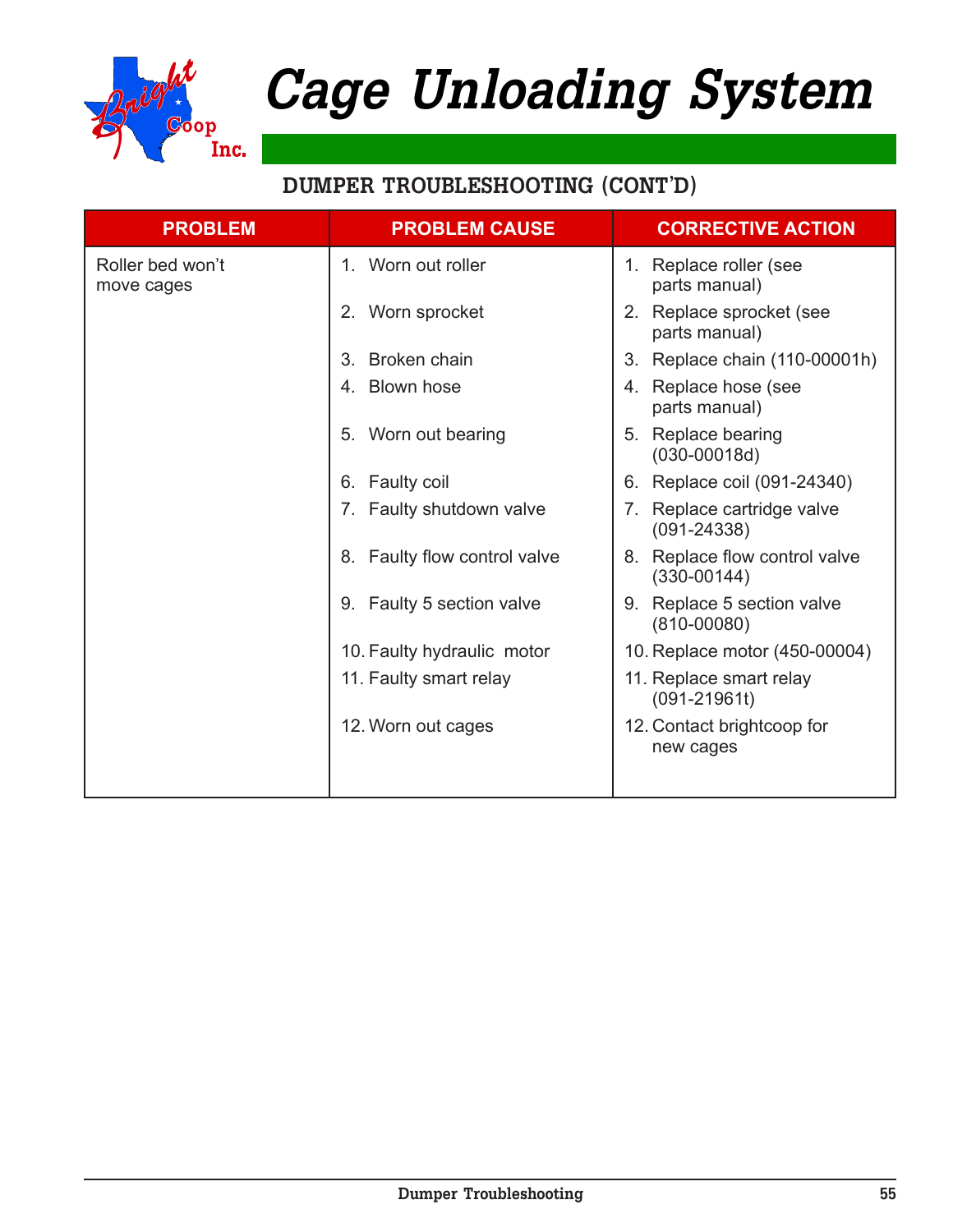

| <b>PROBLEM</b>              | <b>PROBLEM CAUSE</b>                             | <b>CORRECTIVE ACTION</b>                                  |
|-----------------------------|--------------------------------------------------|-----------------------------------------------------------|
| Receiving belt will not run | 1. Intralox belt too loose                       | 1. Adjust take-up and/or remove<br>belt section as needed |
|                             | 2. Blown hose                                    | 2. Replace hose (see<br>parts manual)                     |
|                             | 3. Broken chain                                  | Replace chain (110-00001h)<br>3 <sub>1</sub>              |
|                             | 4. Worn sprocket                                 | 4. Replace sprocket (see<br>parts manual)                 |
|                             | 5. Broken counter shaft                          | 5. Replace counter shaft<br>(see parts manual)            |
|                             | 6. Broken drive shaft                            | 6. Replace drive shaft<br>(see parts manual)              |
|                             | 7. Worn bearing                                  | 7. Replace bearing (see<br>parts manual)                  |
|                             | 8. Broken intralox belt                          | 8. Replace intralox belt<br>(see parts manual)            |
|                             | 9. Broken intralox sprocket                      | 9. Replace intralox sprocket<br>$(050 - 00071)$           |
|                             | 10. Faulty coil                                  | 10. Replace coil (091-24340)                              |
|                             | 11. Faulty shutdown valve                        | 11. Replace cartridge valve<br>$(091 - 24338)$            |
|                             | 12. Faulty flow control                          | 12. Replace flow control<br>$(330 - 00272)$               |
|                             | 13. Faulty hydraulic motor                       | 13. Replace motor (450-00004)                             |
|                             | 14. Faulty knee lever valve<br>(on hanging belt) | 14. Replace knee lever valve<br>$(810 - 00084)$           |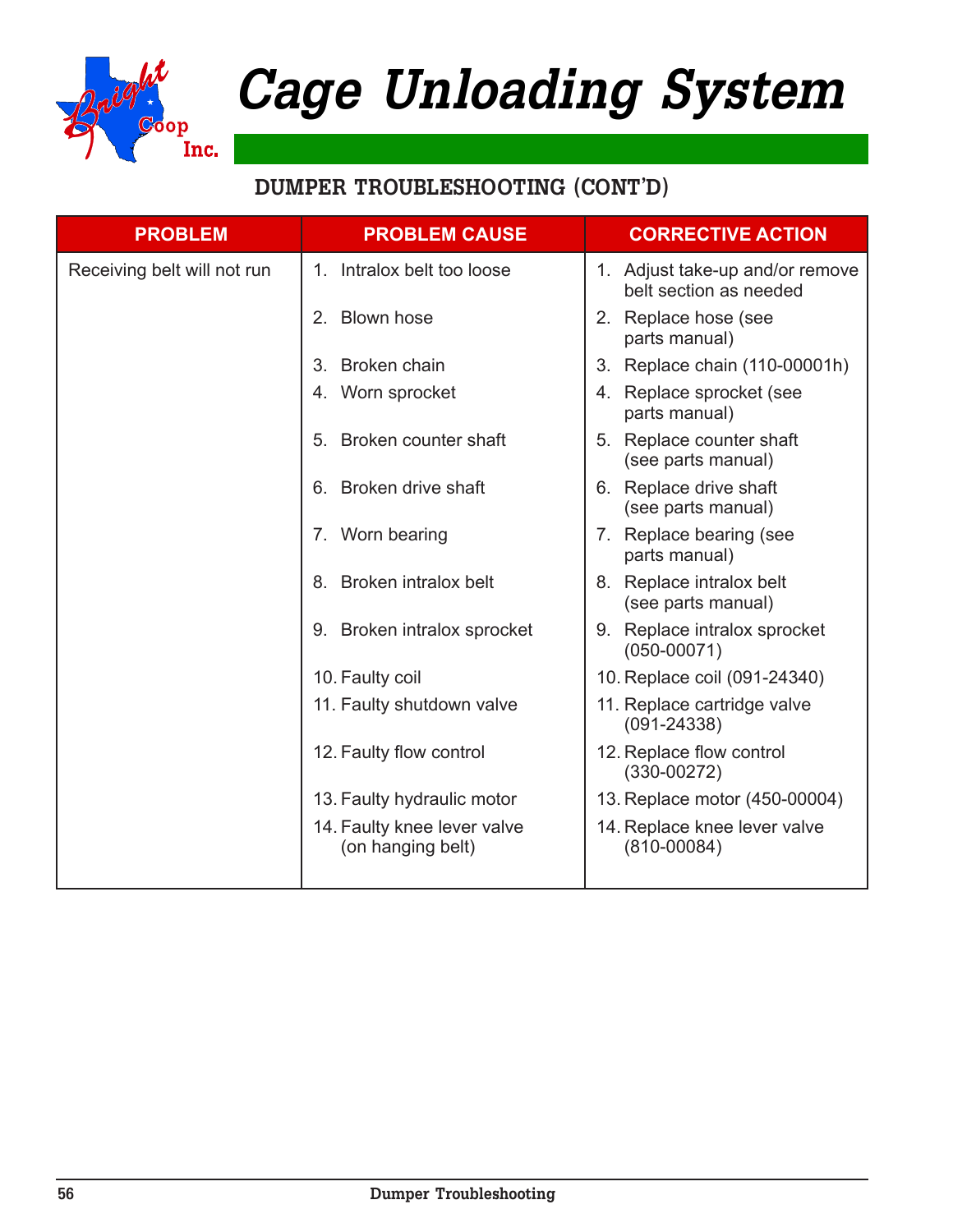

| <b>PROBLEM</b>              | <b>PROBLEM CAUSE</b>                             | <b>CORRECTIVE ACTION</b>                                  |
|-----------------------------|--------------------------------------------------|-----------------------------------------------------------|
| Extension belt will not run | 1. Intralox belt too loose                       | 1. Adjust take-up and/or remove<br>belt section as needed |
|                             | 2. Blown hose                                    | 2. Replace hose (see<br>parts manual)                     |
|                             | 3. Broken chain                                  | 3. Replace chain (110-00001h)                             |
|                             | 4. Worn sprocket                                 | 4. Replace sprocket (see<br>parts manual)                 |
|                             | Broken counter shaft<br>5.                       | 5. Replace counter shaft<br>(see parts manual)            |
|                             | 6. Broken drive shaft                            | 6. Replace drive shaft<br>(see parts manual)              |
|                             | 7. Worn bearing                                  | 7. Replace bearing<br>(see parts manual)                  |
|                             | 8. Broken intralox belt                          | 8. Replace intralox belt<br>(see parts manual)            |
|                             | 9. Broken intralox sprocket                      | 9. Replace intralox sprocket<br>$(050 - 00071)$           |
|                             | 10. Faulty coil                                  | 10. Replace coil (091-24340)                              |
|                             | 11. Faulty shutdown valve                        | 11. Replace cartridge valve<br>$(091 - 24338)$            |
|                             | 12. Faulty flow control                          | 12. Replace flow control<br>$(330-00272)$                 |
|                             | 13. Faulty hydraulic motor                       | 13. Replace motor (450-00004)                             |
|                             | 14. Faulty knee lever valve (on<br>hanging belt) | 14. Replace knee lever valve<br>$(810 - 00084)$           |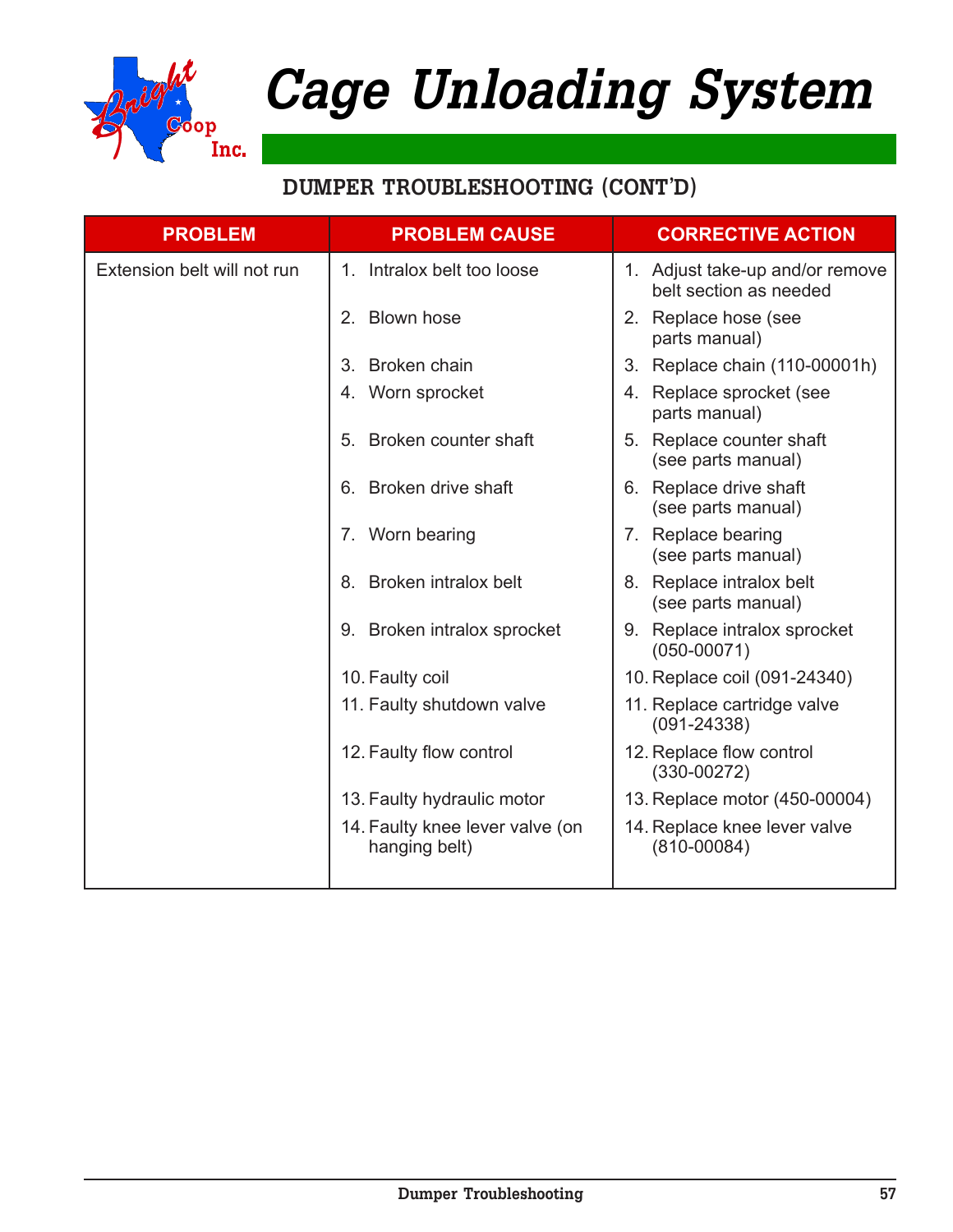

| <b>PROBLEM</b>                                                 | <b>PROBLEM CAUSE</b>                                   | <b>CORRECTIVE ACTION</b>                                         |
|----------------------------------------------------------------|--------------------------------------------------------|------------------------------------------------------------------|
| Hanging belt will not run                                      | 1. Intralox belt too loose                             | 1. Adjust take-up and/or remove<br>belt section as needed        |
|                                                                | 2. Blown hose                                          | 2. Replace hose (see<br>parts manual)                            |
|                                                                | Broken chain<br>3.                                     | 3. Replace chain (110-00001h)                                    |
|                                                                | 4. Worn sprocket                                       | 4. Replace sprocket (see<br>parts manual)                        |
|                                                                | Broken drive shaft<br>5.                               | 5. Replace drive shaft<br>(see parts manual)                     |
|                                                                | 6. Worn bearing                                        | 6. Replace bearing (see<br>parts manual)                         |
|                                                                | Broken intralox belt<br>$7_{\scriptscriptstyle{\sim}}$ | 7. Replace intralox belt (see<br>parts manual)                   |
|                                                                | 8. Broken intralox sprocket                            | 8. Replace intralox sprocket<br>$(050 - 00071)$                  |
|                                                                | 9. Faulty coil                                         | 9. Replace coil (091-24340)                                      |
|                                                                | 10. Faulty shutdown valve                              | 10. Replace cartridge valve<br>$(091 - 24338)$                   |
|                                                                | 11. Faulty flow control                                | 11. Replace flow control<br>$(330-00272)$                        |
|                                                                | 12. Faulty hydraulic motor                             | 12. Replace motor (450-00004)                                    |
|                                                                | 13. Faulty knee lever valve<br>(on hanging belt)       | 13. Replace knee lever valve<br>$(810 - 00084)$                  |
| Hanging belt runs, but<br>receiving/extension                  | 1. Not enough pressure on<br>knee lever                | 1. Operator needs to push knee<br>lever fully                    |
| belts do not                                                   | 2. Knee lever linkage out<br>of adjustment             | 2. Adjust or replace knee lever<br>linkage (see parts manual)    |
|                                                                | Pin out of knee lever linkage<br>3.                    | Replace pin (see parts manual)<br>3.                             |
|                                                                | 4. Faulty 2 section valve                              | 4. Replace 2 section valve<br>$(810 - 00084)$                    |
| Receiving/extension<br>belts run, but hanging<br>belt does not | Knee lever linkage out<br>1.<br>of adjustment          | Adjust or replace knee lever<br>1.<br>linkage (see parts manual) |
|                                                                | Pin out of knee lever linkage<br>2.                    | Replace pin (see parts manual)<br>2.                             |
|                                                                | 3. Faulty 2 section valve                              | Replace 2 section valve<br>3.<br>$(810 - 00084)$                 |